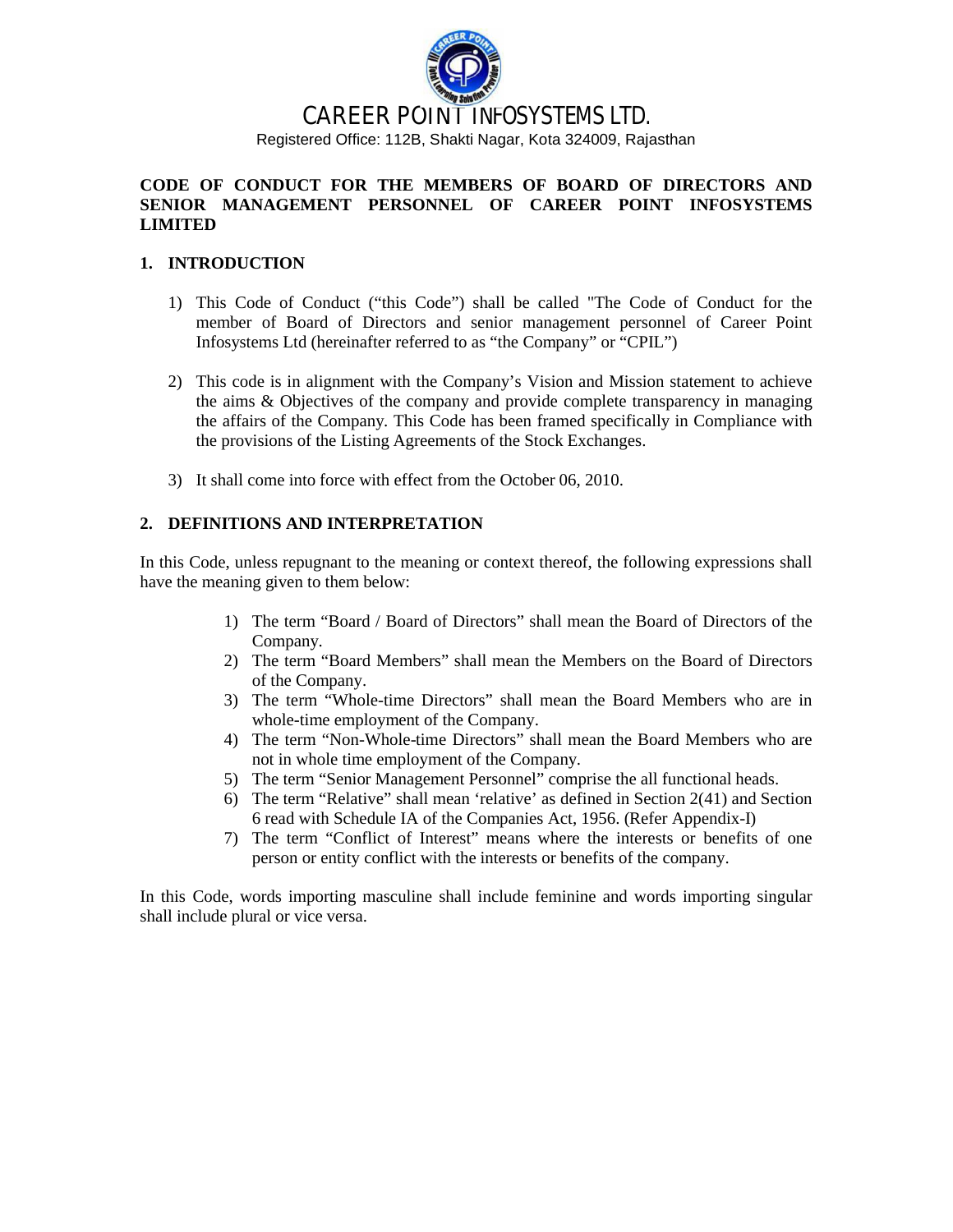

## **3. APPLICABILITY**

This Code shall be applicable to the following persons:

- a) All Whole time Directors.
- b) All Non Whole-time Directors unless specifically exempted from some provisions of this Code.
- c) All senior management personnel as defined in clause 2.5 of this code.

## **4. KEY REQUIREMENTS**

The Board Members shall act within the authority conferred upon them, keeping the best interests of the Company in view and observe the following:

- 1) Shall have a clear understanding of the Vision and Mission Statement and also the aims & objectives and various other policies of the company.
- 2) To maintain and held the company in maintaining highest degree of Corporate Governance.
- 3) Shall act with utmost care, skill, diligence and integrity.
- 4) Shall act in utmost good faith and fulfill the fiduciary obligations without allowing their independence of judgment to be compromised.
- 5) To exercise independent judgment on issues of strategy, performance, policy matters etc
- 6) To avoid and disclose actual and apparent conflicts of personal interest with the interest of the Company and to disclose all contractual interest, whether directly or indirectly, with the Company.
- 7) Shall not involve in taking any decision on a subject matter in which a conflict of interest arises or which in his opinion is likely to arise and Shall make disclosures to the Board relating to all material financial and commercial transactions, if any, where they have personal interest, that may have a potential conflict with the interest of the company at large.
- 8) Shall not, in his official capacity, enter into business with:-
	- (a) a relative or
	- (b) with a firm in which the relative is a partner
	- (c) a Private Limited Company in which he or his relative is a Member or a Director and
	- (d) A Public Limited Company in which he or his relative holds 2% or more paid-up share capital,

except with the prior approval of the Chairman & Managing Director unless otherwise permitted by law.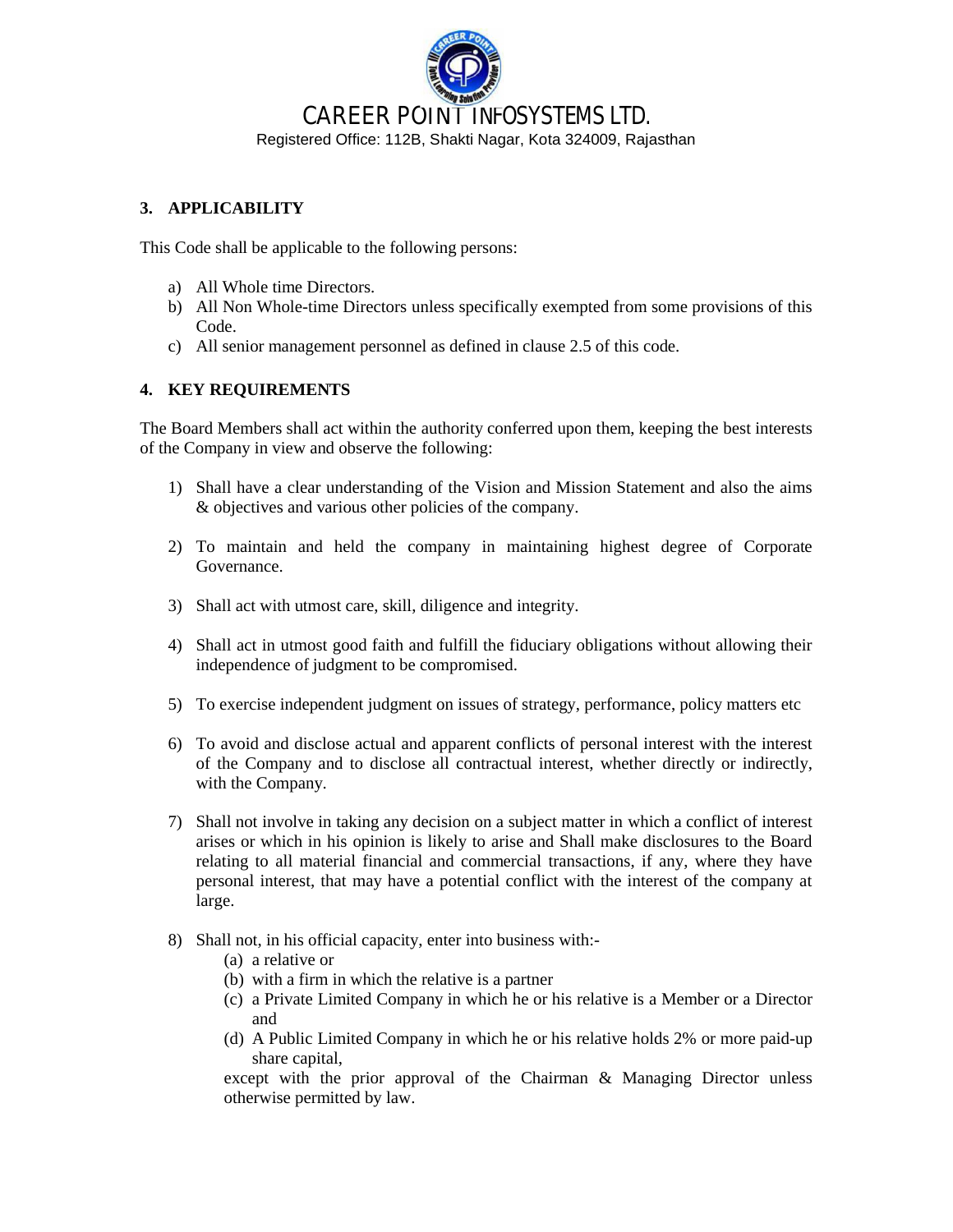

- 9) To maintain confidentiality of the Company's business.
- 10) Shall avoid any dealing with a Contractor or supplier that compromises the ability to transact business on a professional,, impartial and competitive basis or that may influence discretionary decision to be made by the board members/ company
- 11) Shall not hold any position or job or engage in outside business or other interest that is prejudicial to the interests of the Company.
- 12) Shall not seek or accept directly or indirectly any gift from anyone having business dealings with the Company.
- 13) Shall not make any statement which has the effect of adverse criticism of any policy or action of the Government or of the Company or which is capable of embarrassing the relations between the Company and the public including all the stakeholders.
- 14) Not to divert to his/her own advantage any business opportunity that the Company is in pursuit.
- 15) Not to compete, whether directly or indirectly, with the Company.
- 16) Not to charge personal expenses to the Company.
- 17) Promote professionalism in the company
- 18) Notify immediately after accepting any Directorship or Management Position in other organizations to the Board of Directors of the Company.
- 19) Shall not commit any offence involving moral turpitude.

## **5. COMPLIANCE OF LAW**

The Board Members/ senior management personnel shall make best efforts to comply with all laws, rules and regulations relating to the business of the Company.

## **6. OTHER DIRECTORSHIPS**

Unless specifically permitted by the Board, the Director/ senior management personnel shall not serve as Director of any other Company or as Partner of a Firm that is engaged in a business competing with the Company or with which the Company has business relations.

The Board Members/ senior management personnel shall not accept any appointment or post, whether advisory or administrative, in any company or firm, whether Indian or foreign, having competitive Nature of business (other than Joint Venture Companies with management control vested either in CPIL or Subsidiary or Group Company of CPIL).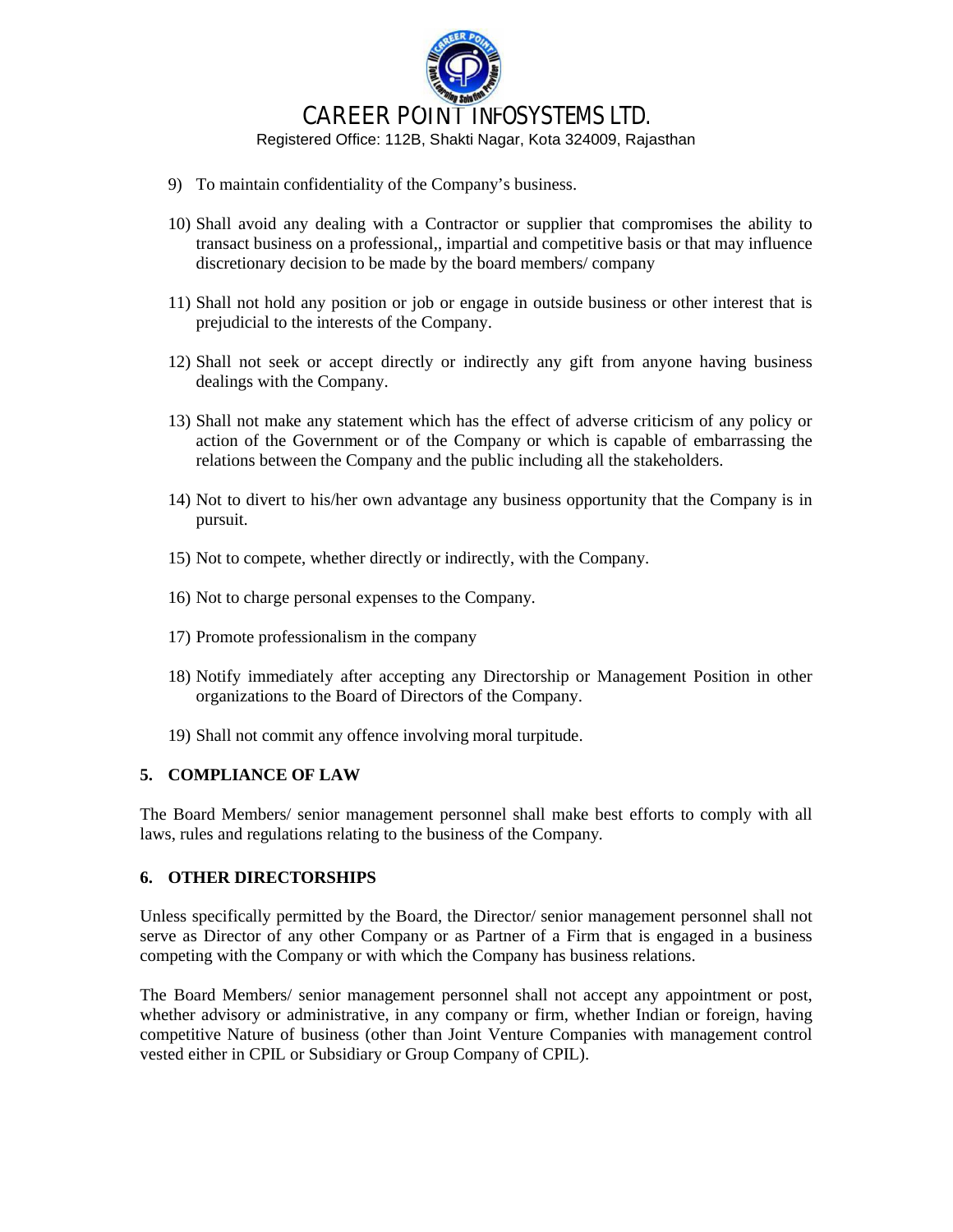# CAREER POINT INFOSYSTEMS LTD. Registered Office: 112B, Shakti Nagar, Kota 324009, Rajasthan

#### **7. PREVENTION OF INSIDER TRADING**

The Board Members/ senior management personnel shall comply with the Code of Internal Procedures and conduct for prevention of Insider trading in dealing with securities of the Company.

### **8. RELATED PARTY DISCLOSURES**

The Board Members shall make disclosure of related party transactions to the Board of Directors in the format provided under Accounting Standard 18 (AS-18) issued by the Institute of Chartered Accountants of India (ICAI) and/or any modification or re-codification thereof.

### **9. CONFIDENTIALITY OF INFORMATION**

The Board Member/ senior management personnel shall not provide any information either formally or informally, to the press or any other media, unless specifically authorized.

#### **10. PROTECTION OF ASSETS**

The Board Members/ senior management personnel shall protect the Company's assets including physical assets, information and intellectual rights and shall not use the same for personal gain.

#### **11. AMENDMENTS TO THE CODE**

The provisions of this Code can be amended/ modified by the Board of Directors of the Company from time to time and all such amendments/ modifications shall take effect from the date stated therein.

#### **12. PLACEMENT OF THE CODE ON WEB-SITE**

This Code and any amendment thereto shall be hosted on the web-site of the Company.

#### **13. ANNUAL COMPLIANCE REPORTING**

- 1) All Board Members/ senior management personnel shall affirm compliance of this Code within 30 days of close of every financial year. The Annual Report of the company shall contain a declaration to this effect signed by the Chairman & Managing Director.
- 2) The Annual Compliance Report shall be forwarded to the Director/ Executive Director. If any Director/ Senior Management Personnel leave the Company any time during a financial year, he shall send a communication to Executive Director affirming compliance of the Code till the date of his association with the Company.
- 3) The Executive Director or any other person heading the finance function shall certify to the Board that there are, to the best of their knowledge and belief, no transactions entered into by the Company during the year which are fraudulent, illegal or in violation of this Code.